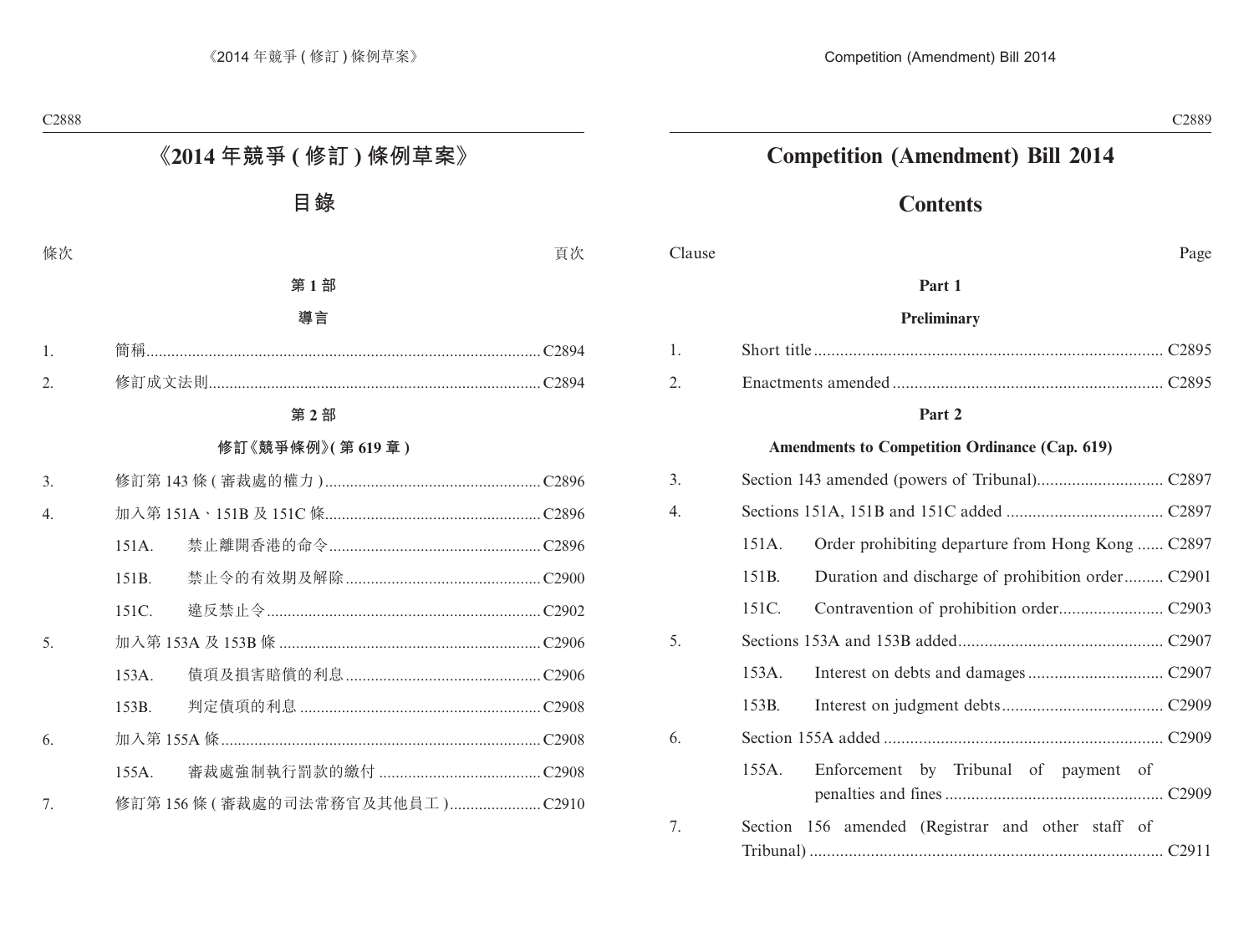#### Competition (Amendment) Bill 2014

|        |       | C <sub>2891</sub>                                       |
|--------|-------|---------------------------------------------------------|
| Clause |       | Page                                                    |
| 8.     |       |                                                         |
|        | 156A. | Jurisdiction and powers of Registrar of Tribunal  C2911 |
|        | 156B. | Jurisdiction and powers of deputy registrars of         |
|        | 156C. | Jurisdiction and powers of temporary registrars         |
|        | 156D. |                                                         |
|        | 156E. | Registrar etc. of Tribunal may apply to Tribunal        |
| 9.     |       |                                                         |
|        | 157A. |                                                         |
| 10.    |       |                                                         |
| 11.    |       |                                                         |
|        | 158A. |                                                         |
|        |       | Part 3                                                  |
|        |       | <b>Amendments to Other Ordinances</b>                   |
|        |       | Division 1—Amendment to High Court Ordinance (Cap. 4)   |

# 12. Section 54 amended (rules of court)....................................... C2925 **Division 2—Amendments to Evidence Ordinance (Cap. 8)** 13. Section 81 amended (warrant or order to bring up prisoner to give evidence)...................................................................... C2925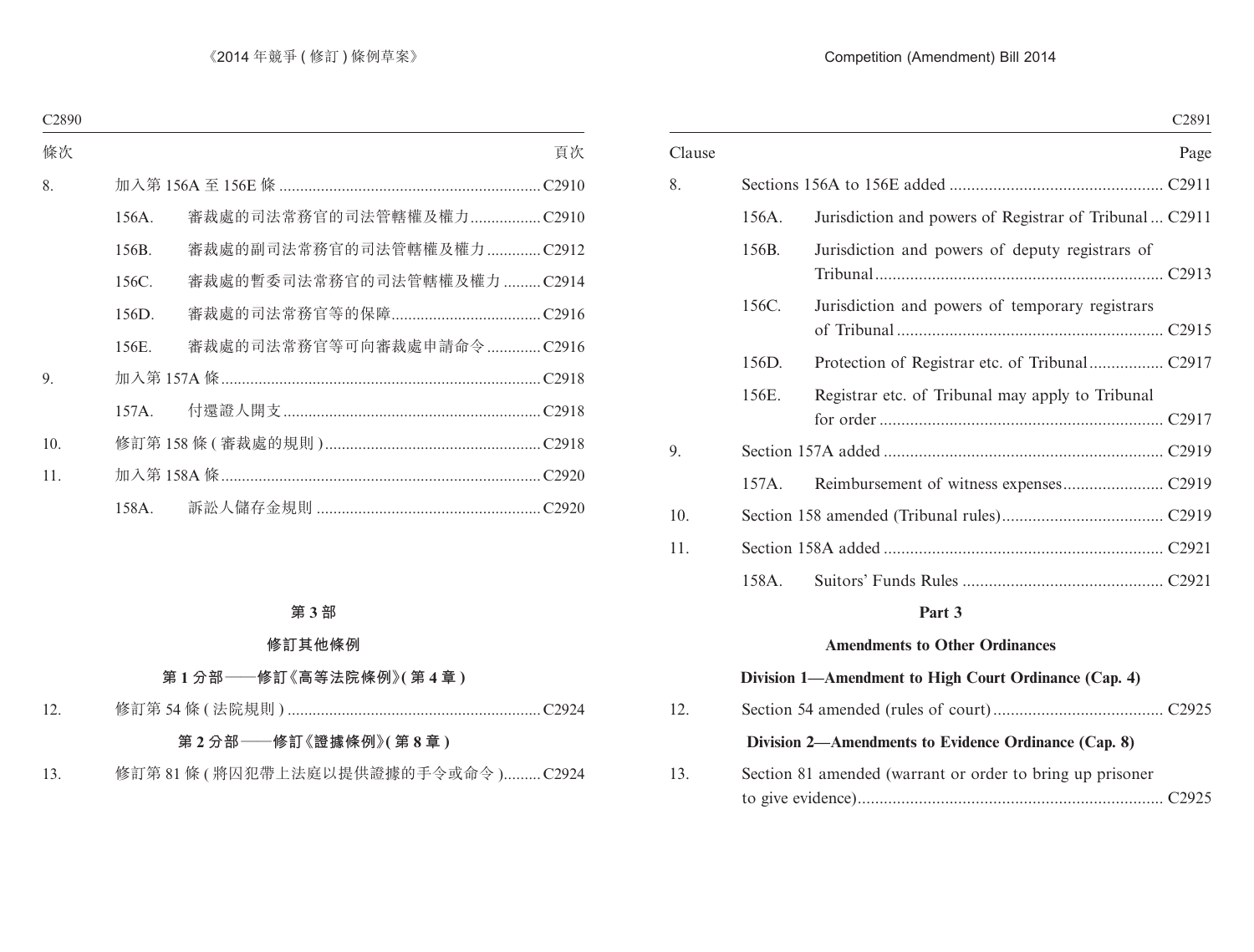|        | C <sub>2893</sub>                                                                                                 |
|--------|-------------------------------------------------------------------------------------------------------------------|
| Clause | Page                                                                                                              |
|        | Division 3—Amendment to Legal Practitioners Ordinance (Cap. 159)                                                  |
| 14.    | Section 39H amended (application to Assessment Board                                                              |
|        | Division 4—Amendment to Higher Rights of Audience Rules (Cap. 159 sub.<br>leg. AK)                                |
| 15.    |                                                                                                                   |
|        | Division 5—Amendment to Electronic Transactions Ordinance (Cap. 553)                                              |
| 16.    | Schedule 2 amended (proceedings in relation to which<br>sections 5, 5A, 6, 7 and 8 of this Ordinance do not apply |
|        | Division 6—Amendment to Shenzhen Bay Port Hong Kong Port Area Ordinance                                           |
|        | (Cap. 591)                                                                                                        |
| 17.    |                                                                                                                   |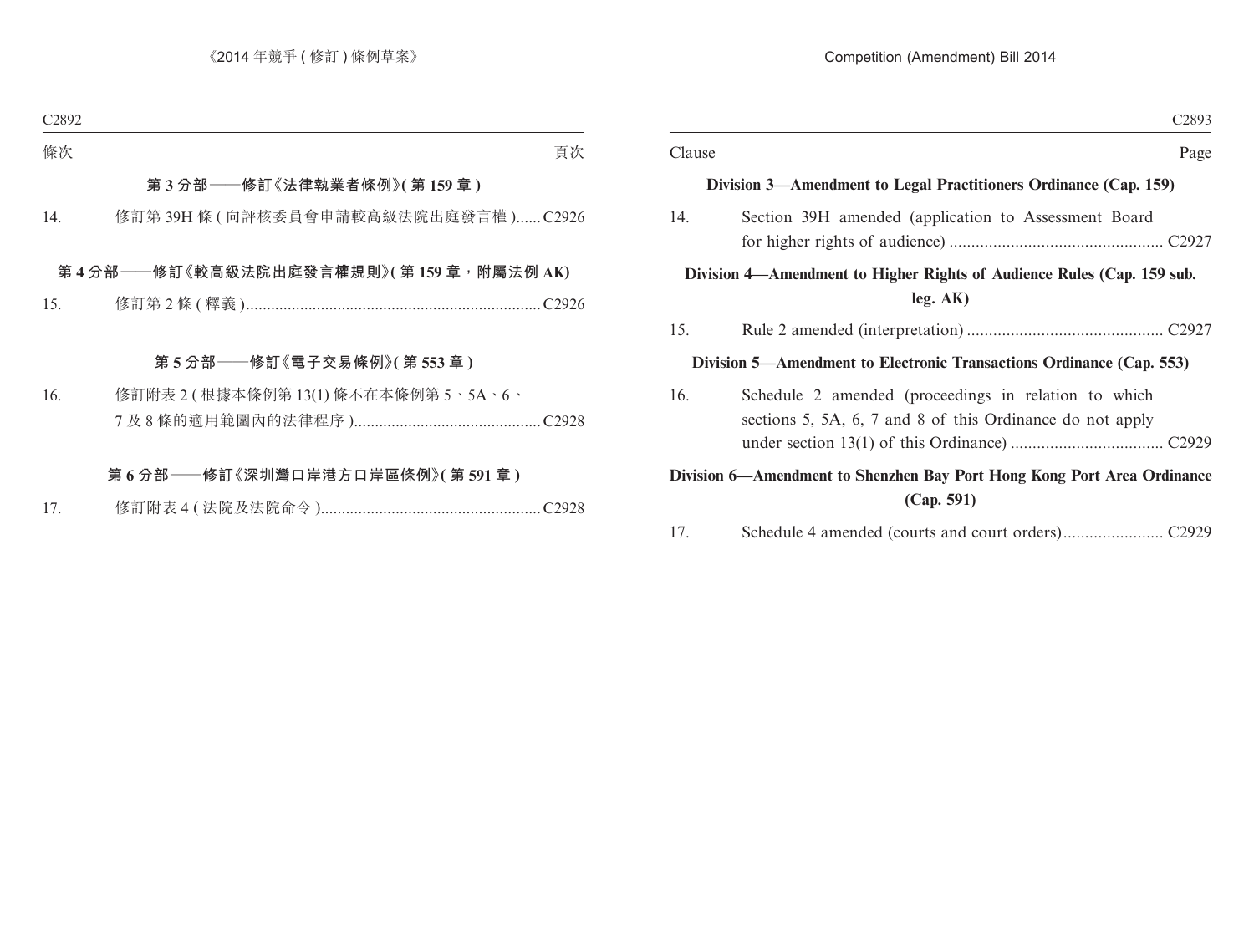# A BILL

# To

Amend the Competition Ordinance to give the Competition Tribunal certain specific powers, and provide for certain operational matters, that are necessary to ensure the proper functioning of the Competition Tribunal; and to make miscellaneous amendments to other Ordinances.

Enacted by the Legislative Council.

# **Part 1**

# **Preliminary**

#### **1. Short title**

This Ordinance may be cited as the Competition (Amendment) Ordinance 2014.

#### **2. Enactments amended**

The enactments specified in Parts 2 and 3 are amended as set out in those Parts.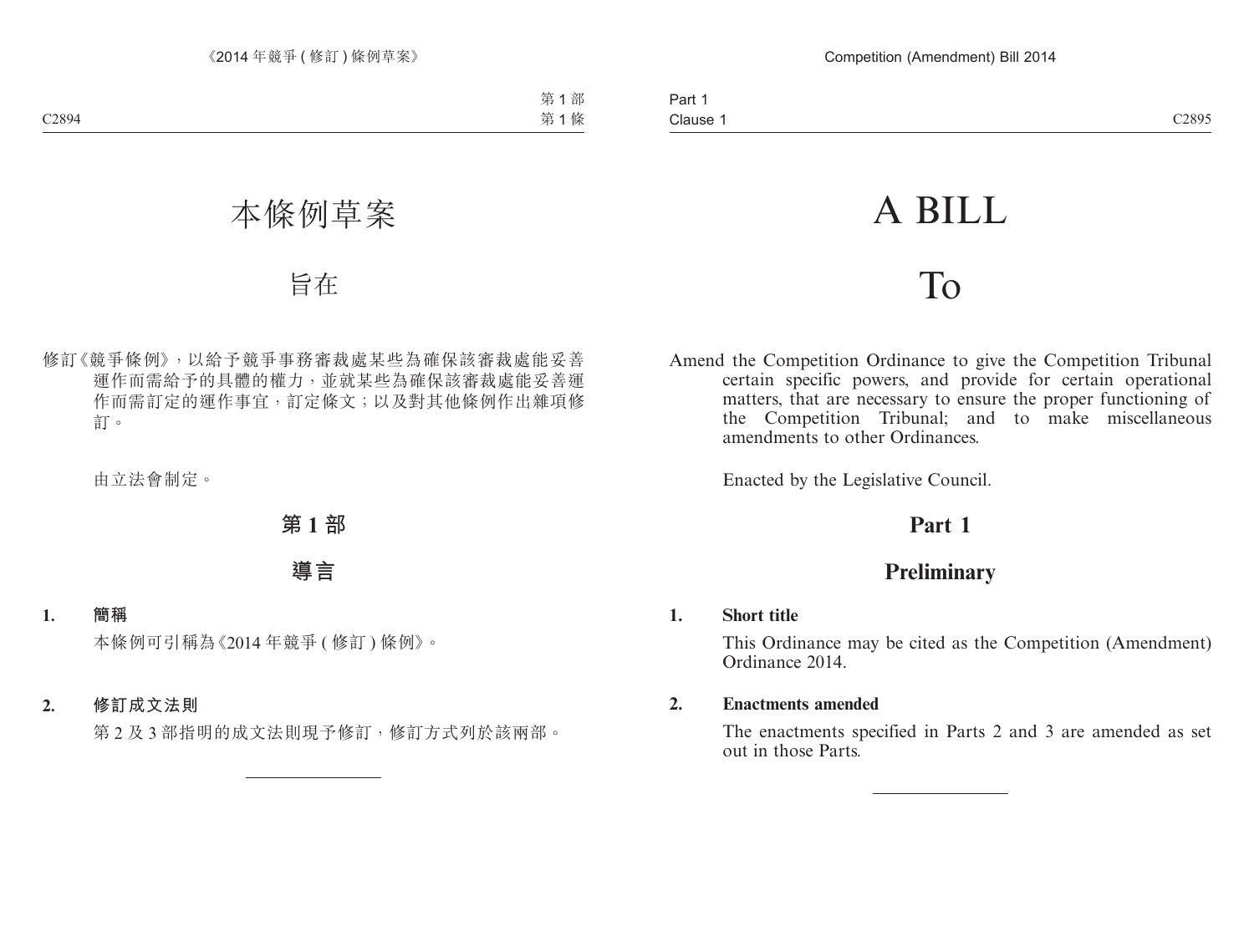# **Part 2**

# **Amendments to Competition Ordinance (Cap. 619)**

### **3. Section 143 amended (powers of Tribunal)**

Section 143(1)—

**Repeal**

"a superior court of record"

### **Substitute**

"the Court of First Instance".

# **4. Sections 151A, 151B and 151C added**

After section 151—

## **Add**

## "**151A. Order prohibiting departure from Hong Kong**

- (1) The Tribunal may make an order prohibiting a person from leaving Hong Kong (*prohibition order*)—
	- (a) to facilitate the enforcement or to secure the compliance of—
		- (i) a judgment or order against the person for the payment of a specified sum of money;
		- (ii) a judgment or order against the person for the payment of an amount to be assessed; or
		- (iii) a judgment or order against the person requiring the person to deliver any property or perform any other act; or
	- (b) to facilitate the pursuance of a civil claim (other than a judgment)—
		- (i) for the payment of money or damages; or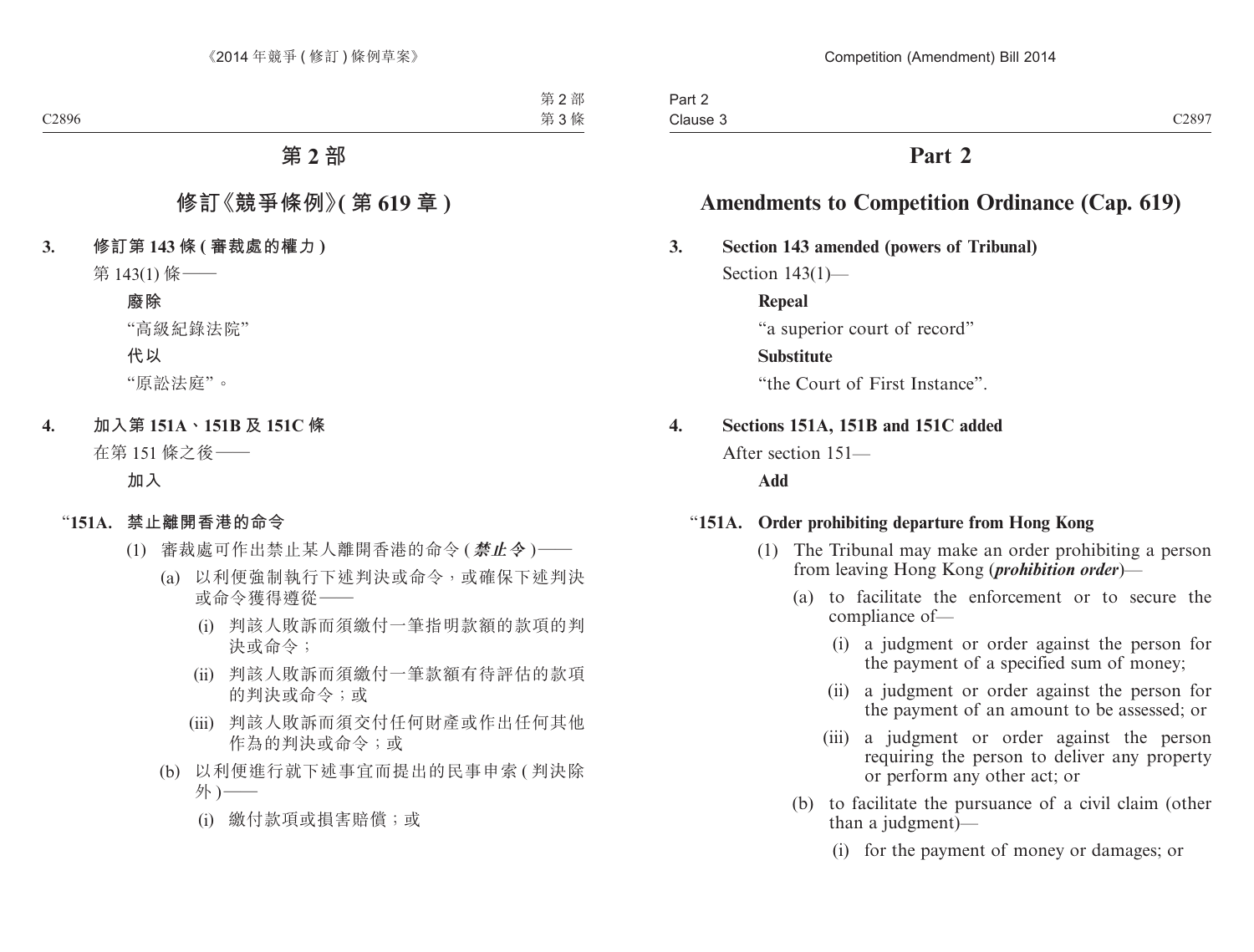- (ii) for the delivery of any property or the performance of any other act.
- (2) The Tribunal must not make a prohibition order against a person under subsection  $(1)(a)(ii)$  or  $(iii)$ unless it is satisfied that there is probable cause for believing that—
	- (a) the person is about to leave Hong Kong; and
	- (b) because of the circumstance mentioned in paragraph (a), satisfaction of the judgment or order concerned is likely to be obstructed or delayed.
- (3) The Tribunal must not make a prohibition order against a person under subsection  $(1)(b)$  unless it is satisfied that there is probable cause for believing that—
	- (a) there is a good cause of action;
	- (b) the person—
		- (i) incurred the alleged liability, being the subject of the claim, in Hong Kong while the person was present in Hong Kong;
		- (ii) carries on business in Hong Kong; or
		- (iii) is ordinarily resident in Hong Kong;
	- (c) the person is about to leave Hong Kong; and
	- (d) because of the circumstance mentioned in paragraph (c), any judgment or order that may be given against the person is likely to be obstructed or delayed.
- (4) The Tribunal may make a prohibition order against a person subject to any conditions that it thinks fit, including the condition that the prohibition order is to have no effect if the person—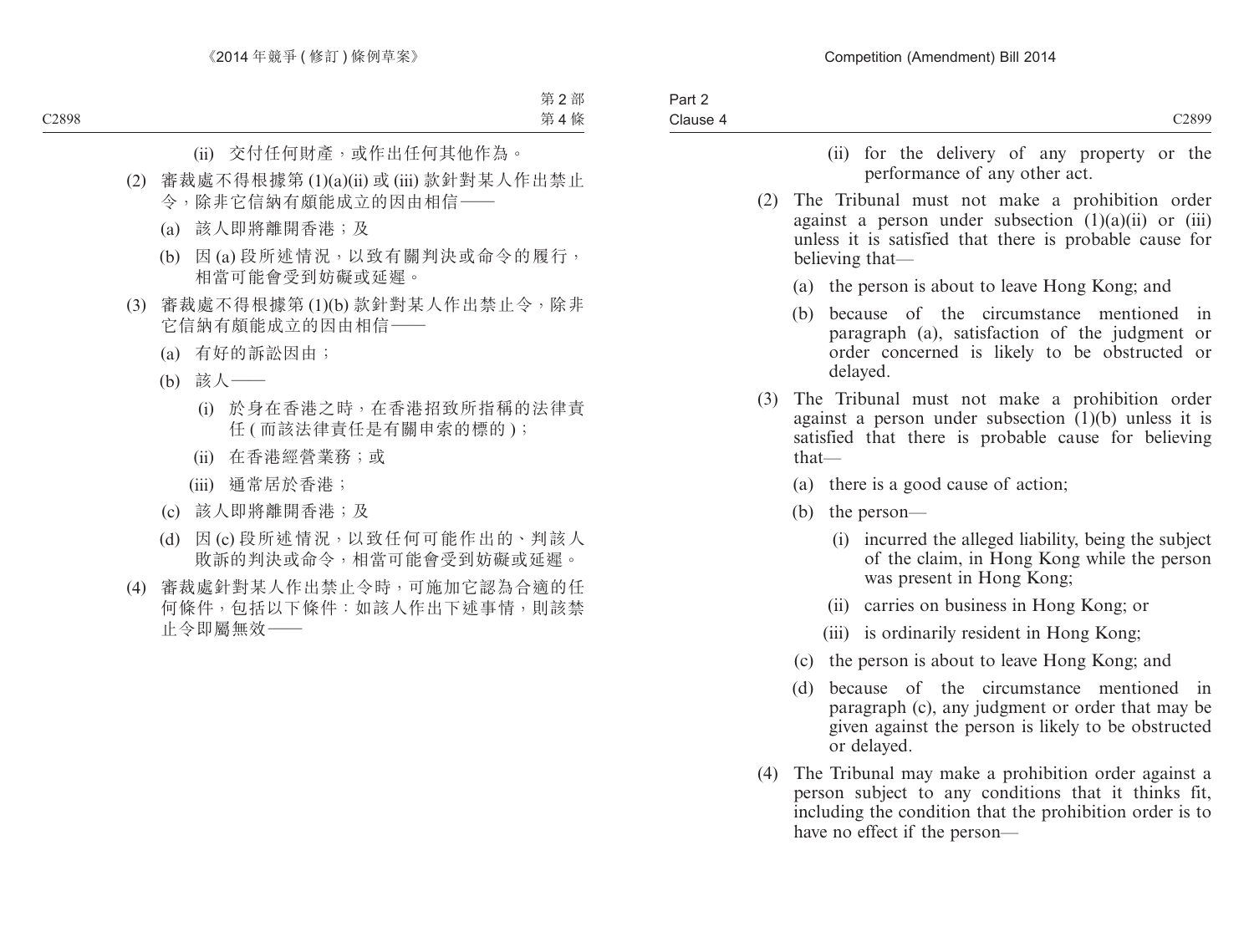- (a) satisfies the judgment, order or claim concerned; or
- (b) provides the security that the Tribunal orders.
- (5) A person on whose application a prohibition order is made must serve a copy of the prohibition order and a copy of any other order ancillary to the prohibition order on—
	- (a) the Director of Immigration;
	- (b) the Commissioner of Police; and
	- (c) the person against whom the prohibition order is made, if the person can be found.
- (6) In this section—

*Tribunal* (審裁處) includes the Registrar, a senior deputy registrar and a deputy registrar of the Tribunal.

#### **151B. Duration and discharge of prohibition order**

- (1) A prohibition order is valid for 1 month beginning on the date of the prohibition order unless extended or renewed under this section.
- (2) The Tribunal may, on application by a person on whose application a prohibition order is made, extend the prohibition order for a period that, in combination with the initial period and any other period of extension, does not exceed 3 months.
- (3) The Tribunal may, on application by a person on whose application a prohibition order is made, renew the prohibition order.
- (4) A renewed prohibition order is valid for 1 month beginning on the date of renewal and may be extended under subsection (2).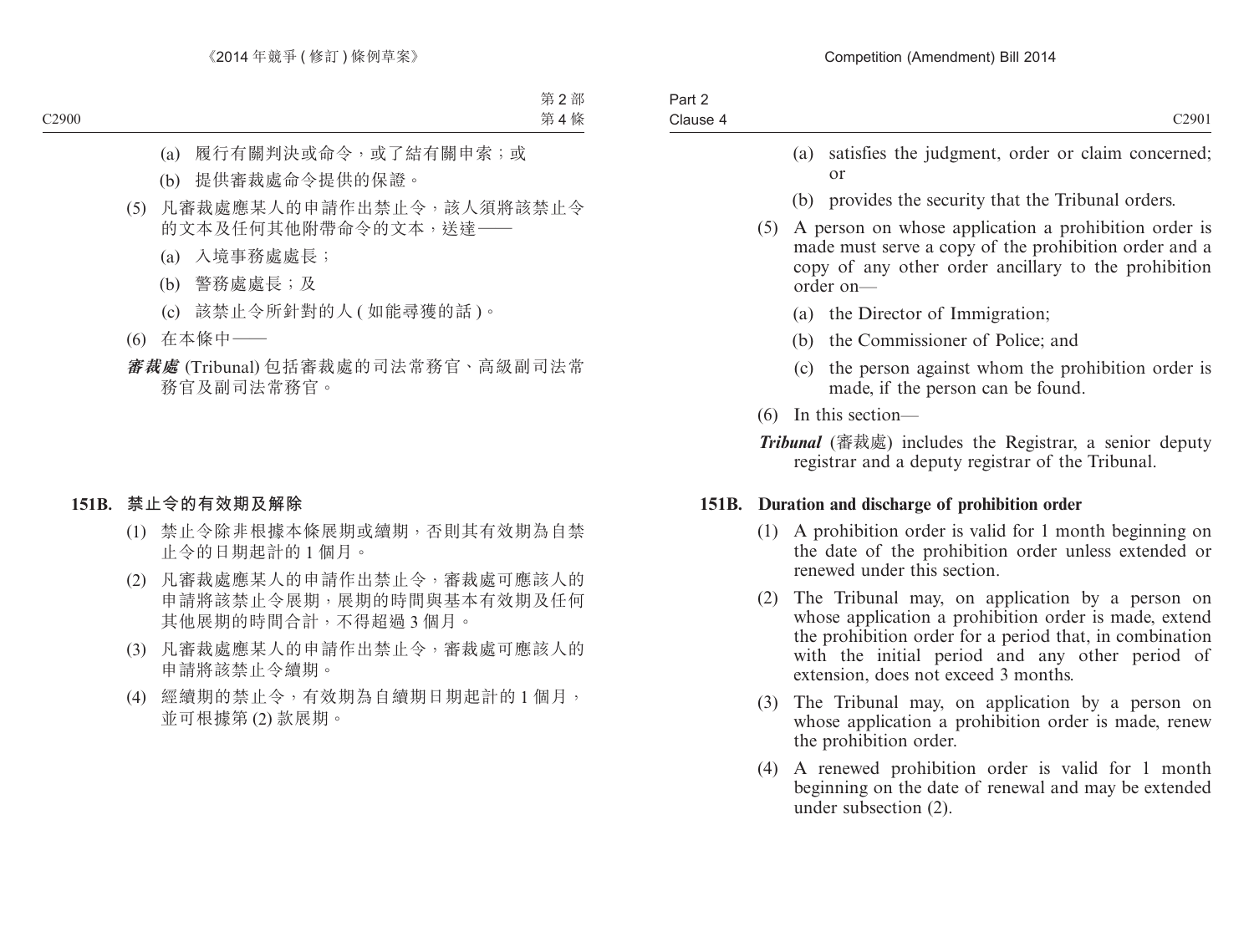| Part 2   |                                                                  |
|----------|------------------------------------------------------------------|
| Clause 4 | C <sub>2903</sub>                                                |
|          | $(5)$ A reference to the initial period in subsection $(2)$ is a |

- reference to the period of 1 month mentioned in subsection (1) or  $(\overline{4})$ . (6) A person on whose application a prohibition order is made must, as soon as reasonably possible after the prohibition order is no longer required— (a) serve on the Director of Immigration a notice stating that fact; and (b) file with the Registrar of the Tribunal a copy of the notice mentioned in paragraph (a). (7) If the notice under subsection (6) is served and the copy of the notice under that subsection is filed on the same date, the prohibition order ceases to have effect on that date, but if the notice is served and the copy of the notice is filed on different dates, the prohibition order ceases to have effect on the later of those dates. (8) The Tribunal may, on application, discharge a prohibition order, either absolutely or subject to any
	- conditions that it thinks fit.
	- (9) In this section—
	- *prohibition order* (禁止令) means an order made under section 151A:
	- *Tribunal* (審裁處) includes the Registrar, a senior deputy registrar and a deputy registrar of the Tribunal.

# **151C. Contravention of prohibition order**

- $(1)$  If—
	- (a) the Tribunal makes a prohibition order against a person; and
	- (b) the person, having been served with a copy of the prohibition order or otherwise informed of its existence and effect, attempts to leave Hong Kong in contravention of the prohibition order,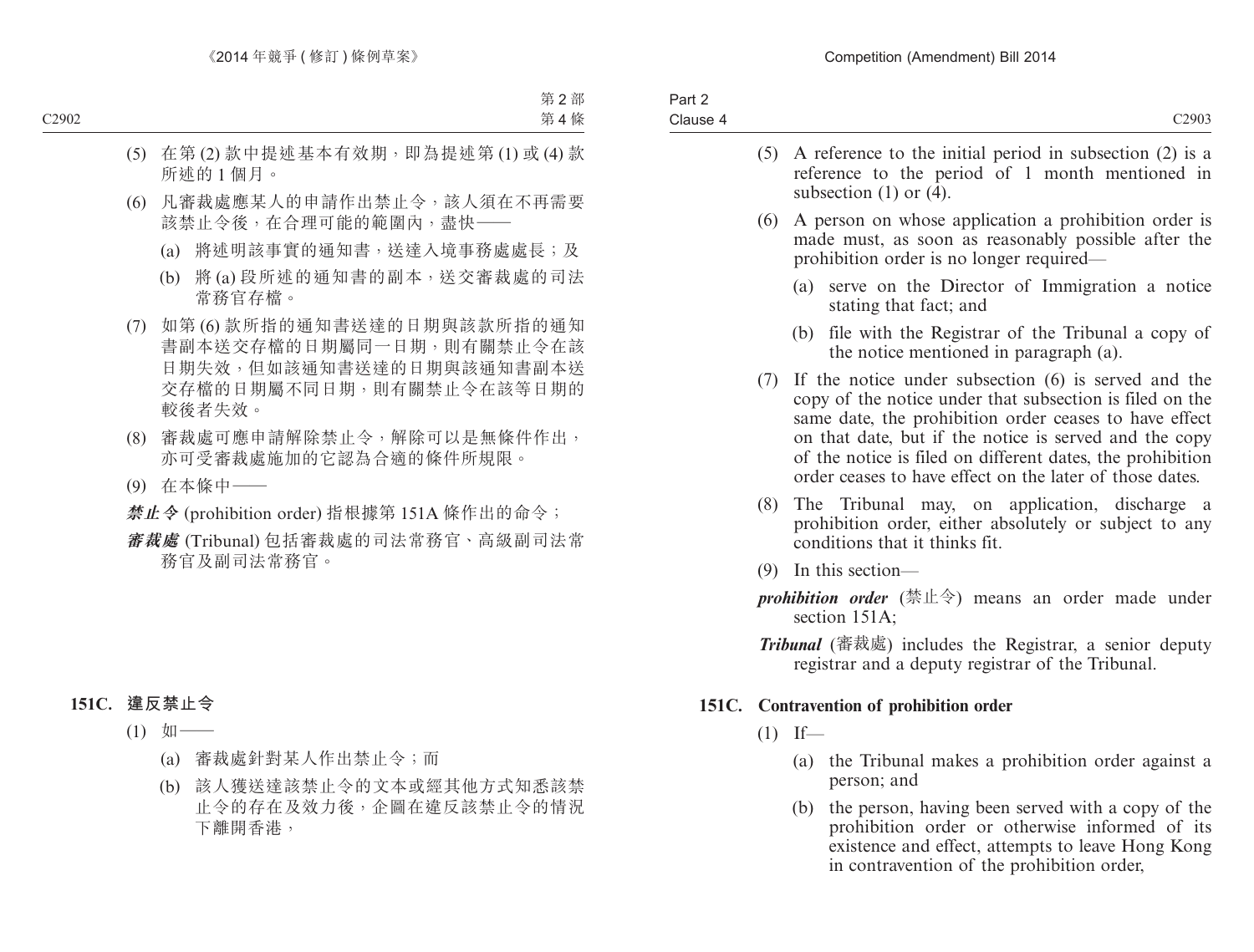| Part 2   |                   |
|----------|-------------------|
| Clause 4 | C <sub>2905</sub> |
|          |                   |

the person may be arrested by an immigration officer, a police officer or a bailiff of the Tribunal.

- (2) A person arrested under subsection (1) must be brought before the Tribunal before the expiry of the day after the day of arrest, and the Tribunal may—
	- (a) make an order discharging the person from arrest, either absolutely or subject to any conditions that it thinks fit; or
	- (b) either—
		- (i) if the prohibition order is made under section  $151A(1)(a)(i)$ , make an order for the examination or imprisonment of the person, under the rules of the Tribunal made under section 158, that the Tribunal considers appropriate; or
		- (ii) if the prohibition order is made under section  $151A(1)(a)(ii)$  or (iii) or (b), make an order for the imprisonment of the person until the prohibition order ceases to have effect or is discharged.
- (3) Section 71 of the Interpretation and General Clauses Ordinance (Cap. 1) does not apply to subsection (2).
- (4) The Director of Immigration is not liable for any failure to prevent a person against whom a prohibition order is made from leaving Hong Kong.
- (5) In this section—
- *prohibition order* (禁止令) means an order made under section 151A;
- *Tribunal* (審裁處) includes the Registrar, a senior deputy registrar and a deputy registrar of the Tribunal.".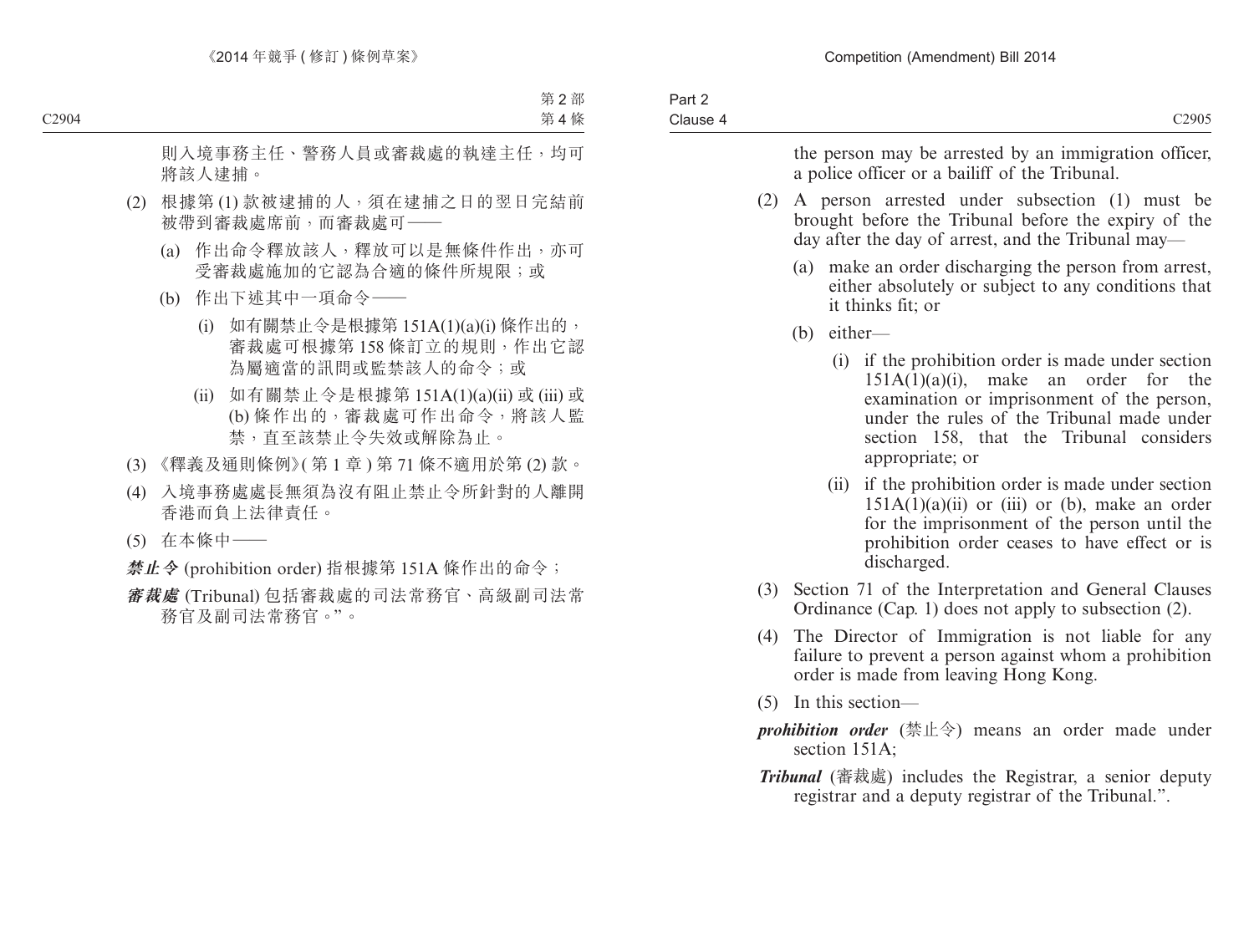Part 2 Clause 5

# **5. Sections 153A and 153B added**

After section 153—

**Add**

#### "**153A. Interest on debts and damages**

- (1) In proceedings (whenever instituted) before the Tribunal for the recovery of a debt or damages, the Tribunal may include in a sum for which judgment is given simple interest on—
	- (a) all or a part of the sum for which judgment is given; or
	- (b) all or a part of a sum in respect of which payment is made before judgment.
- (2) Interest under subsection (1) may be awarded—
	- (a) for the sum for which judgment is given, for all or a part of the period beginning on the date when the cause of action arose and ending on the date of the judgment; and
	- (b) for a sum in respect of which payment is made before judgment, for all or a part of the period beginning on the date when the cause of action arose and ending on the date of the payment.
- (3) In proceedings (whenever instituted) before the Tribunal for the recovery of a debt, if the person from whom the debt is sought (*defendant*) pays the whole debt to the person seeking the debt (*plaintiff*) otherwise than in compliance with a judgment in the proceedings, the defendant is liable to pay the plaintiff simple interest on all or a part of the debt for all or a part of the period beginning on the date when the cause of action arose and ending on the date of the payment.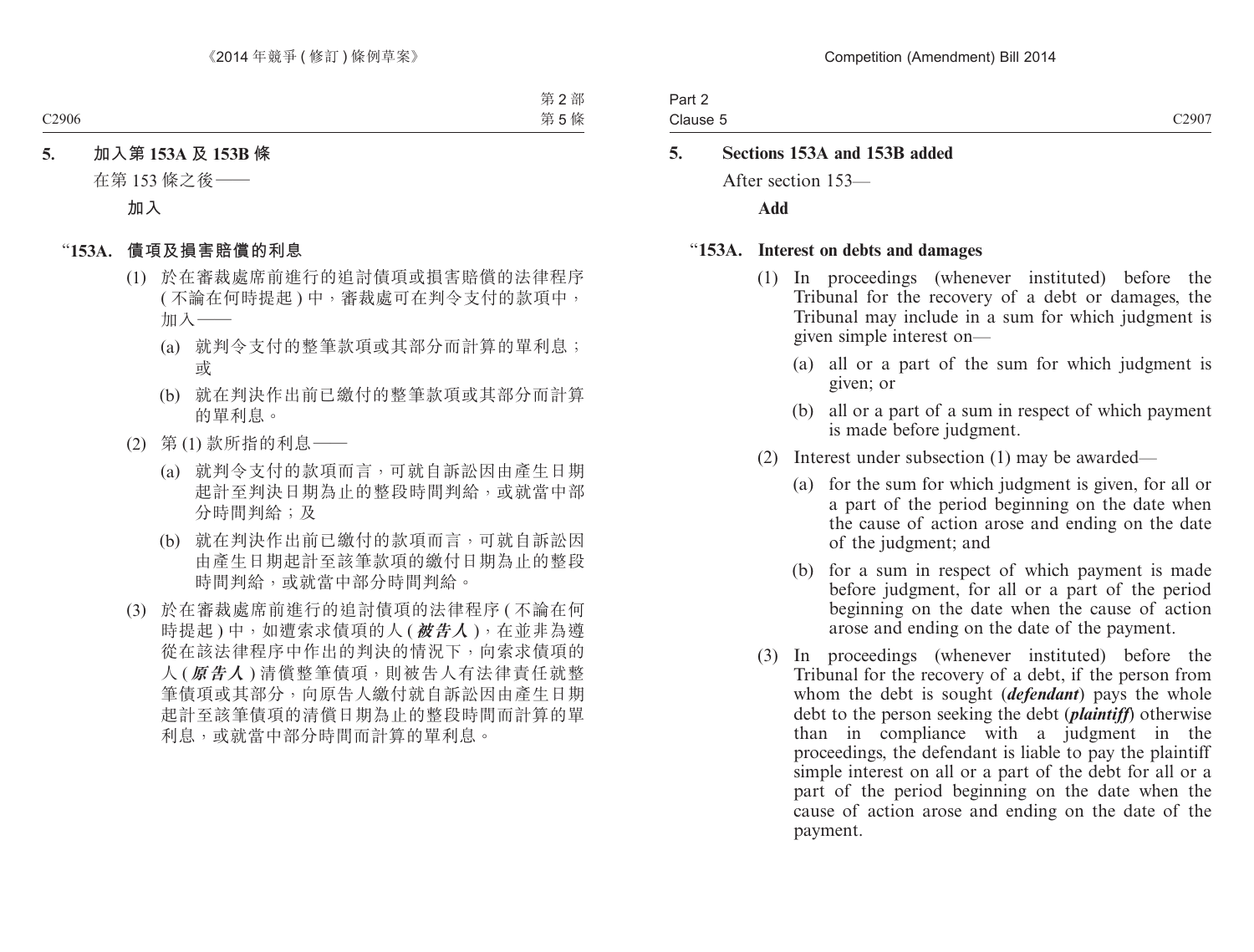| Part 2   |                   |
|----------|-------------------|
| Clause 6 | C <sub>2909</sub> |
|          |                   |

- (4) Interest under this section is to be calculated at a rate that the Tribunal thinks fit.
- (5) Interest in respect of a debt may not be awarded under this section for a period during which, for whatever reason, interest on the debt already runs.
- (6) Interest under this section may be calculated at different rates for different periods.

#### **153B. Interest on judgment debts**

- (1) A judgment debt is to carry simple interest—
	- (a) at the rate that the Tribunal specifies by order; or
	- (b) in the absence of such an order, at the rate that the Chief Justice from time to time determines by order,

on the total amount of the judgment debt, or on the part of the judgment debt that for the time being remains unpaid, from the date of the judgment until payment.

(2) Interest under this section may be calculated at different rates for different periods.".

#### **6. Section 155A added**

Part 10, Division 3, after section 155—

**Add**

## "**155A. Enforcement by Tribunal of payment of penalties and fines**

- (1) The Tribunal may enforce payment of—
	- (a) a pecuniary penalty imposed under section 93;
	- (b) a financial penalty imposed under section 169; or
	- (c) a fine imposed by the Tribunal,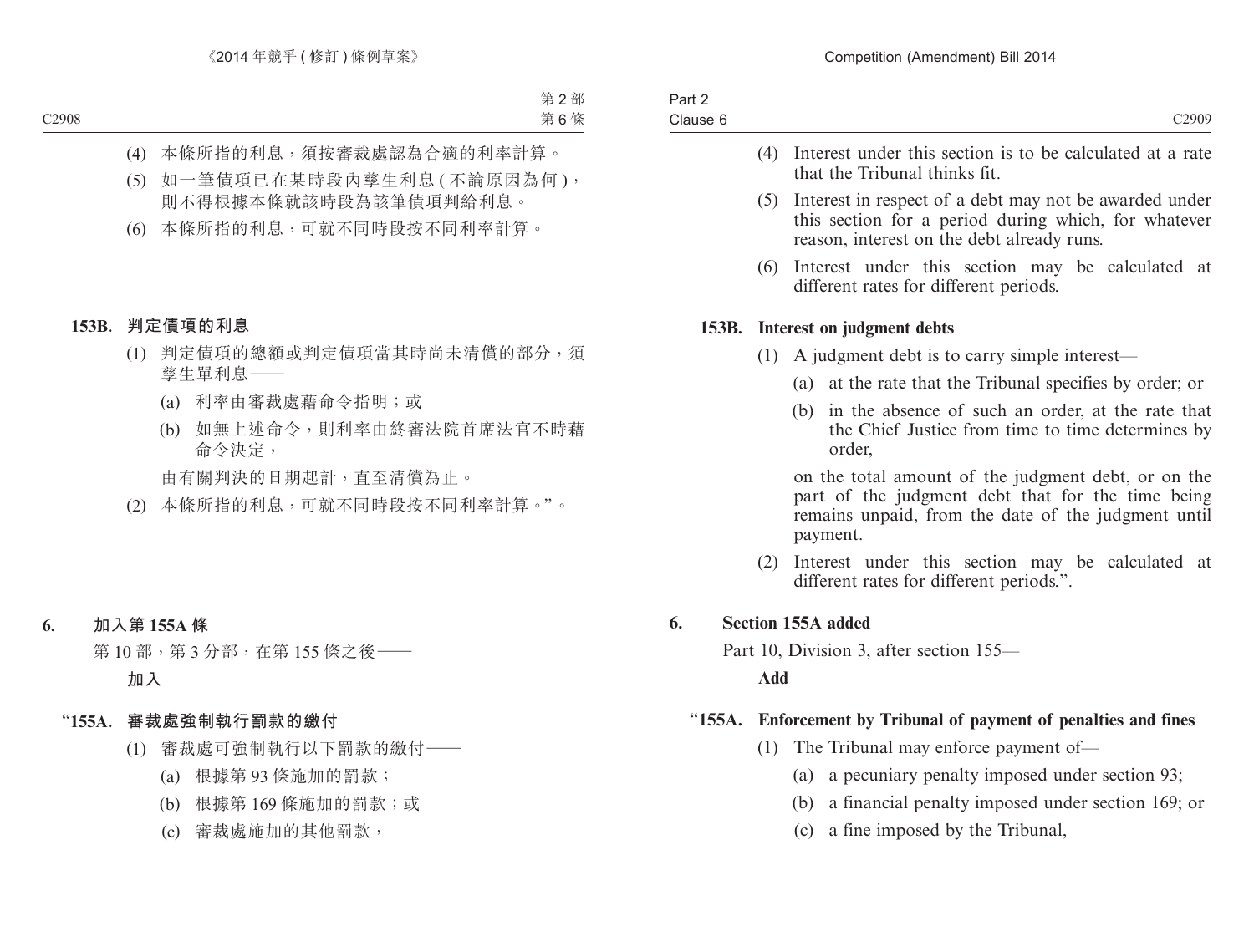| Part 2   |                   |
|----------|-------------------|
| Clause 7 | C <sub>2911</sub> |
|          |                   |

in the same manner in which a judgment of the Court of First Instance for the payment of money may be enforced.

- (2) If a penalty or fine described in subsection (1) is not paid in full when it is due—
	- (a) the Tribunal may certify in writing to the Registrar of the Tribunal the sum payable; and
	- (b) the Registrar is to enforce payment of the sum certified as a judgment debt due to the Registrar.".

# **7. Section 156 amended (Registrar and other staff of Tribunal)**

Section 156—

#### **Repeal**

"senior deputy registrar, deputy registrar"

## **Substitute**

"temporary registrar, senior deputy registrar, temporary senior deputy registrar, deputy registrar, temporary deputy registrar<sup>".</sup>

## **8. Sections 156A to 156E added**

After section 156—

**Add**

# "**156A. Jurisdiction and powers of Registrar of Tribunal**

- (1) The Registrar of the Tribunal—
	- (a) has the same jurisdiction and privileges, in so far as they are applicable to the business and proceedings of the Tribunal, as the Registrar of the High Court; and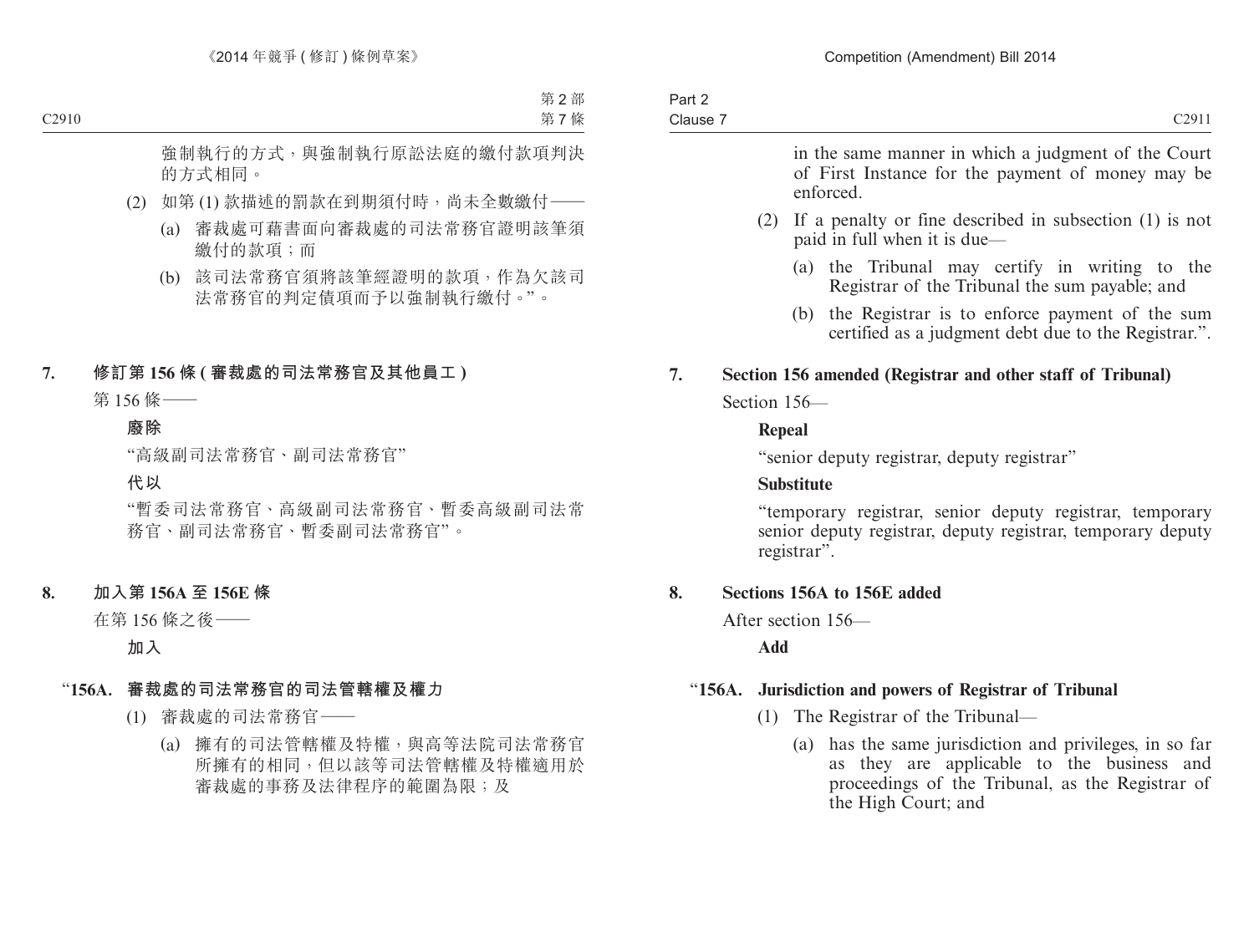- (b) may exercise the same powers and perform the same duties, in so far as they are applicable to the business and proceedings of the Tribunal, as the Registrar of the High Court.
- (2) The Registrar of the Tribunal has any other jurisdiction, privileges, powers and duties that may be conferred or imposed on him or her by or under the rules of the Tribunal made under section 158 or any other law.

#### **156B. Jurisdiction and powers of deputy registrars of Tribunal**

- (1) A senior deputy registrar of the Tribunal—
	- (a) has the same jurisdiction and privileges, in so far as they are applicable to the business and proceedings of the Tribunal, as a senior deputy registrar of the High Court; and
	- (b) may exercise the same powers and perform the same duties, in so far as they are applicable to the business and proceedings of the Tribunal, as a senior deputy registrar of the High Court.
- (2) Subject to the rules of the Tribunal made under section 158, a senior deputy registrar of the Tribunal—
	- (a) has all the jurisdiction and privileges conferred on the Registrar of the Tribunal; and
	- (b) may exercise all the powers conferred, and perform all the duties imposed, on the Registrar of the Tribunal.
- (3) A deputy registrar of the Tribunal—
	- (a) has the same jurisdiction and privileges, in so far as they are applicable to the business and proceedings of the Tribunal, as a deputy registrar of the High Court; and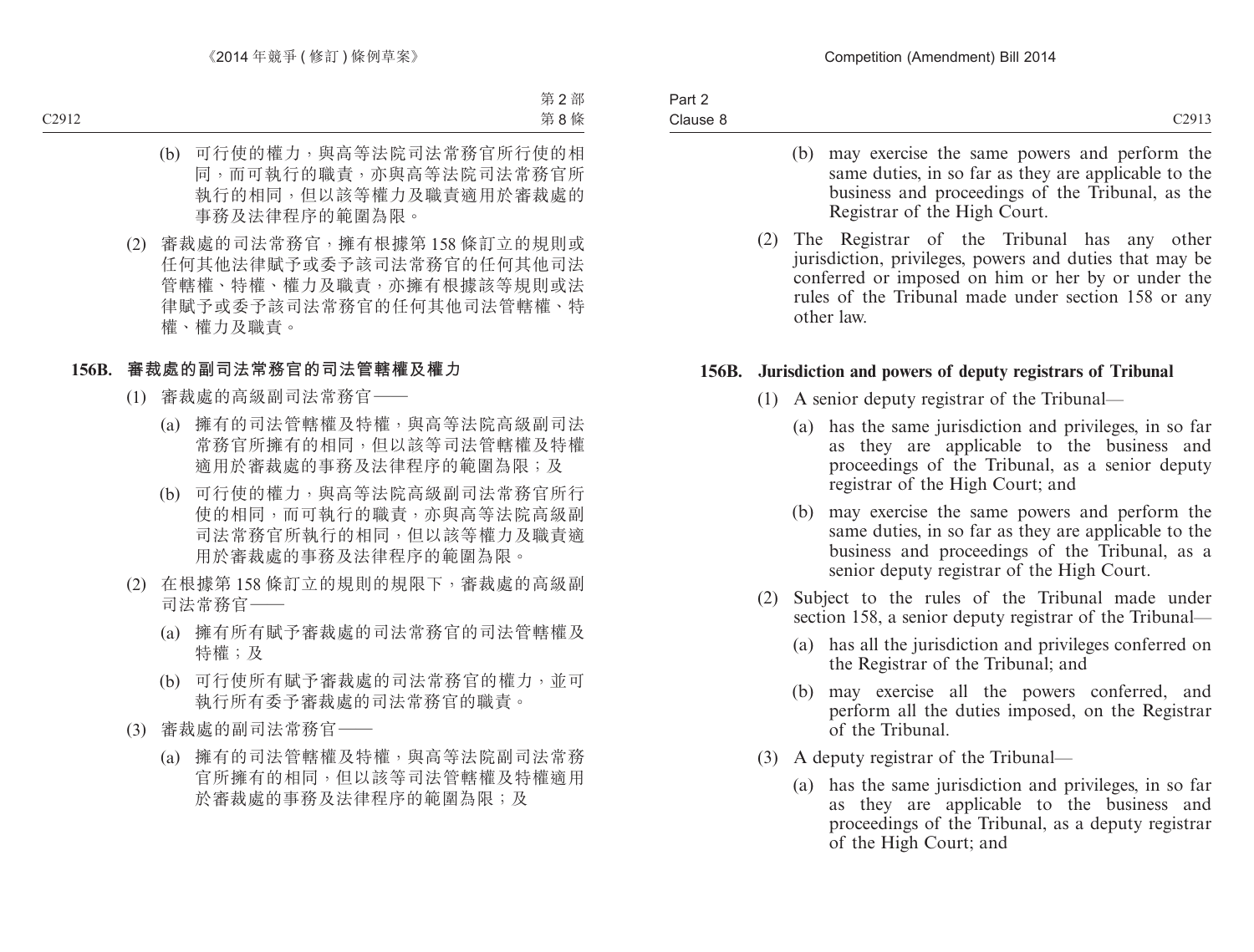- (b) may exercise the same powers and perform the same duties, in so far as they are applicable to the business and proceedings of the Tribunal, as a deputy registrar of the High Court.
- (4) Subject to the rules of the Tribunal made under section 158, a deputy registrar of the Tribunal—
	- (a) has all the jurisdiction and privileges conferred on the Registrar of the Tribunal; and
	- (b) may exercise all the powers conferred, and perform all the duties imposed, on the Registrar of the Tribunal.

#### **156C. Jurisdiction and powers of temporary registrars of Tribunal**

- (1) A temporary registrar of the Tribunal has, during the period for which he or she is appointed, all the jurisdiction, privileges, powers and duties of the Registrar of the Tribunal.
- (2) A temporary senior deputy registrar of the Tribunal has, during the period for which he or she is appointed, all the jurisdiction, privileges, powers and duties of a senior deputy registrar of the Tribunal.
- (3) A temporary deputy registrar of the Tribunal has, during the period for which he or she is appointed, all the jurisdiction, privileges, powers and duties of a deputy registrar of the Tribunal.
- (4) If a temporary registrar of the Tribunal adjourns the hearing of any proceedings or reserves judgment in any proceedings, the temporary registrar has power to resume the hearing and determine the proceedings or deliver judgment, even though before the hearing is resumed or judgment is delivered, his or her appointment as a temporary registrar has expired or has been terminated.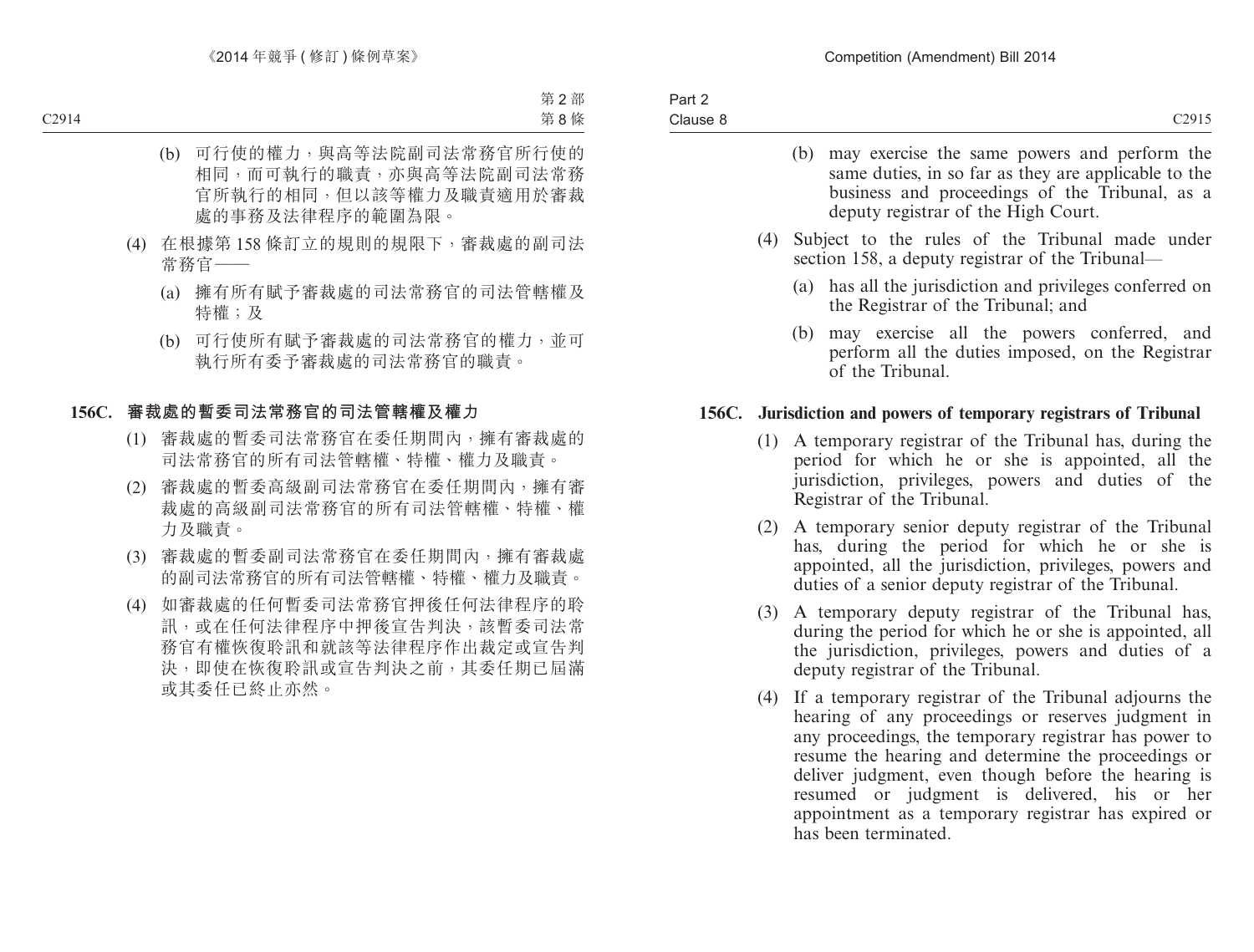| Part 2   |  |
|----------|--|
| Clause 8 |  |

(5) Subsection (4) applies to a temporary senior deputy registrar and a temporary deputy registrar of the Tribunal as it applies to a temporary registrar of the Tribunal.

#### **156D. Protection of Registrar etc. of Tribunal**

- (1) A person may not bring an action against the Registrar, a senior deputy registrar or a deputy registrar of the Tribunal for an act done or omitted to be done by a bailiff of the Tribunal without directions from the Registrar, the senior deputy registrar or the deputy registrar.
- (2) A person may not bring an action against the Registrar, a senior deputy registrar or a deputy registrar of the Tribunal for a direction given to a bailiff of the Tribunal with regard to the execution or non-execution of process if—
	- (a) the direction is given in accordance with an order made by the Tribunal under section 156E; and
	- (b) the Registrar, the senior deputy registrar or deputy registrar has not wilfully misrepresented or suppressed any material fact.

#### **156E. Registrar etc. of Tribunal may apply to Tribunal for order**

- (1) In relation to a matter regarding the execution or nonexecution of process, the Registrar, a senior deputy registrar or a deputy registrar of the Tribunal may, in case of doubt or difficulty, apply summarily to the Tribunal for an order for the direction and guidance of a bailiff of the Tribunal.
- (2) The Tribunal may make any order in the matter that it considers just and reasonable.".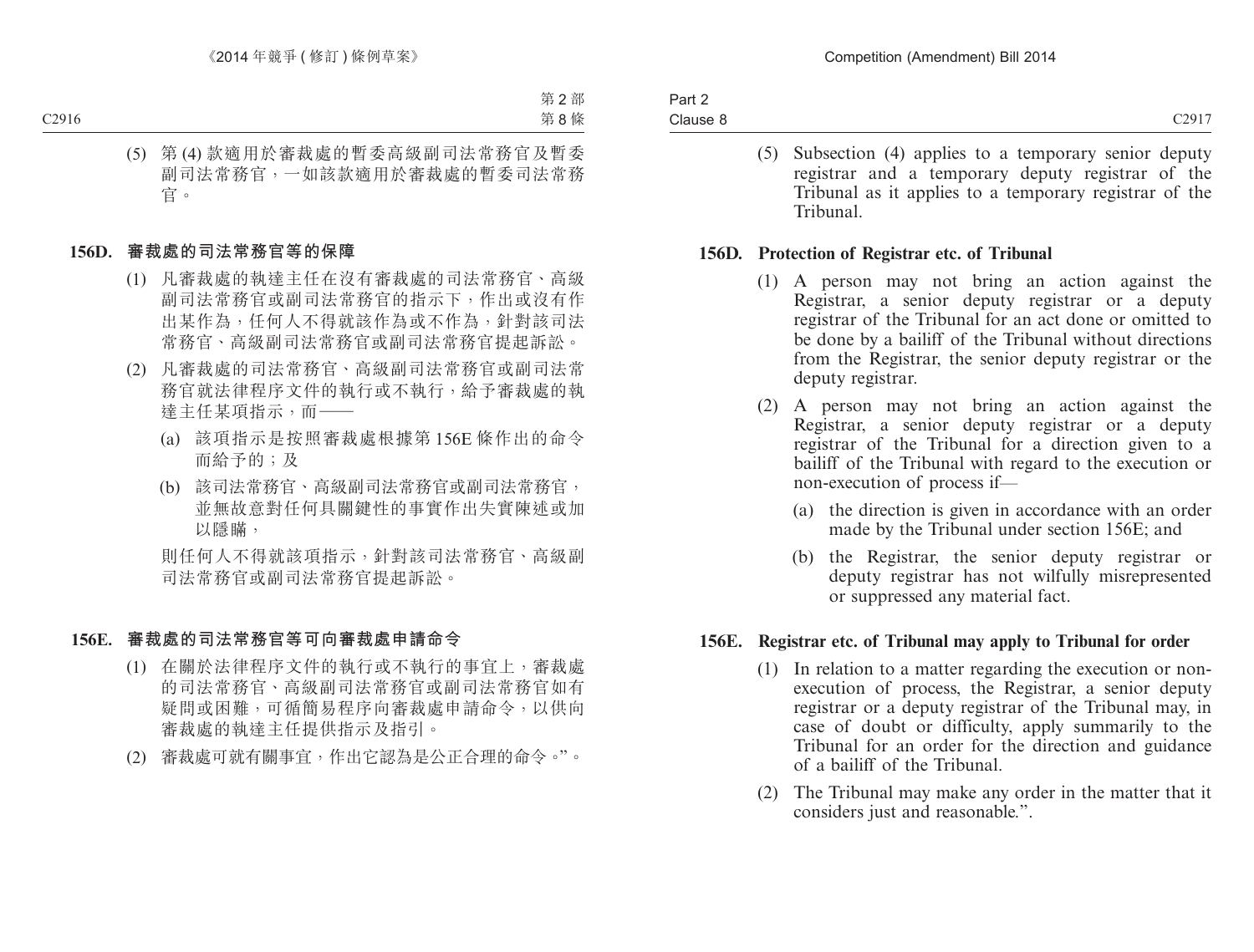| Part 2   |  |
|----------|--|
| Clause 9 |  |

## **9. Section 157A added**

After section 157—

**Add**

#### "**157A. Reimbursement of witness expenses**

In any proceedings before the Tribunal, a member of the Tribunal may order the reimbursement of a witness for any expenses reasonably and properly incurred by the witness by reason of his or her attendance at the proceedings.".

#### **10. Section 158 amended (Tribunal rules)**

(1) Before section  $158(2)(a)$ —

### **Add**

- "(aa) prescribing the jurisdiction of the Tribunal that the Registrar, a senior deputy registrar or a deputy registrar of the Tribunal may exercise (including provision for appeal against decisions made in the exercise of the jurisdiction);".
- (2) Section 158(2)(d)—

#### **Repeal**

": and"

#### **Substitute a semicolon.**

(3) Section 158(2)(e)—

# **Repeal the full stop**

## **Substitute**

": and".

(4) After section 158(2)(e)—

## **Add**

"(f) prescribing the form of any order that the Tribunal may make under this Ordinance.".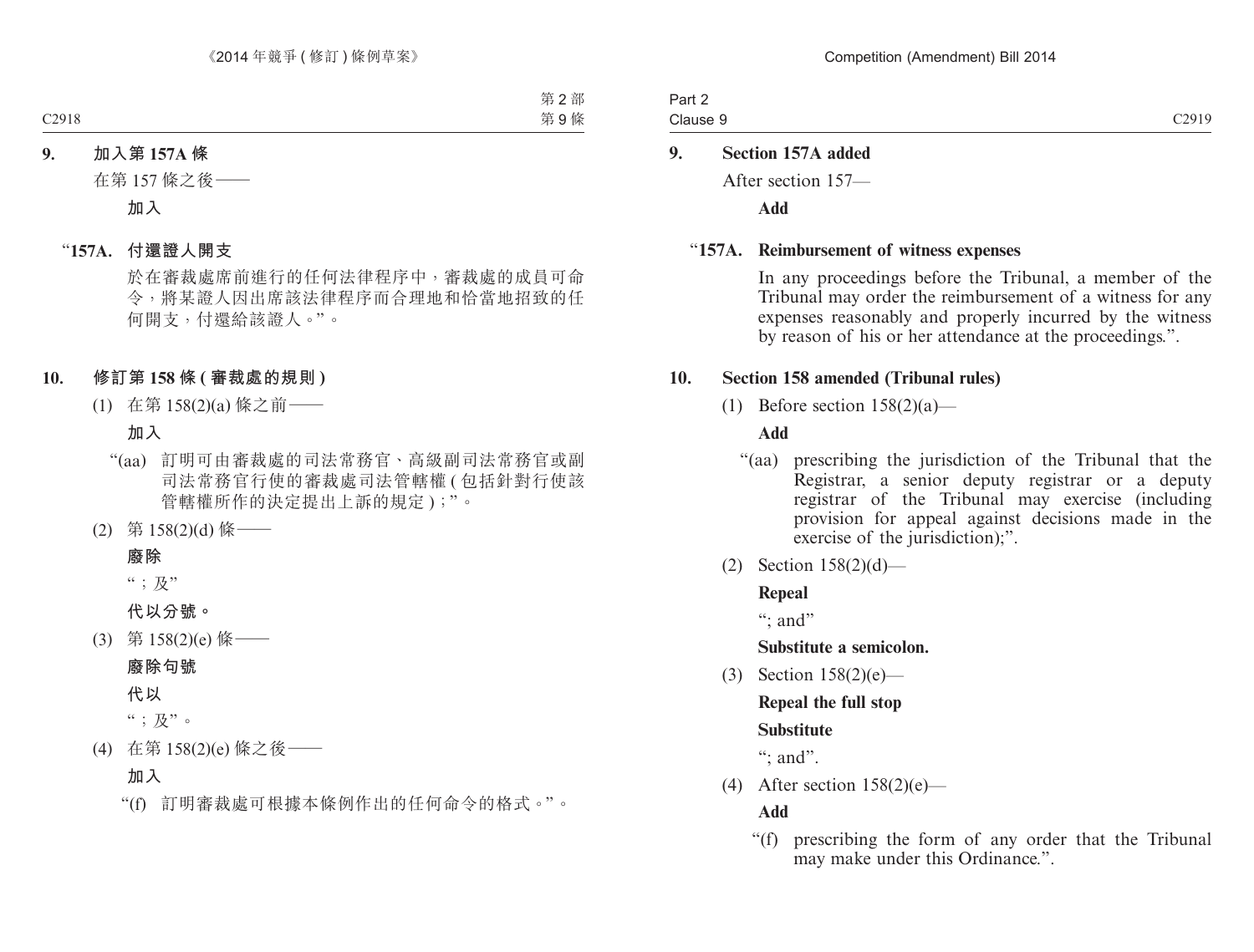| Part 2    |  |
|-----------|--|
| Clause 11 |  |
|           |  |

#### **11. Section 158A added**

Part 10, Division 4, after section 158— **Add**

#### "**158A. Suitors' Funds Rules**

- (1) The Chief Judge may, after consulting the President, make rules for regulating the following matters—
	- (a) the deposit, payment, delivery, and transfer in, into, and out of the Tribunal of money, securities and movable property of suitors;
	- (b) the evidence of such deposit, payment, delivery, or transfer, and the investment of and other dealings with money, securities and movable property in the Tribunal;
	- (c) the execution of the orders of the Tribunal; and
	- (d) the powers and duties of the Registrar of the Tribunal with reference to such money, securities and movable property.
- (2) Without limiting subsection (1), rules made under that subsection may provide for—
	- (a) regulating the placing on and withdrawal from deposit of money in the Tribunal, and the payment or crediting of interest on money placed on deposit;
	- (b) determining the smallest amount of money on deposit on which interest is to be credited to an account to which money placed on deposit belongs;
	- (c) determining the time at which money placed on deposit is to begin and to cease to bear interest and the mode of computing such interest;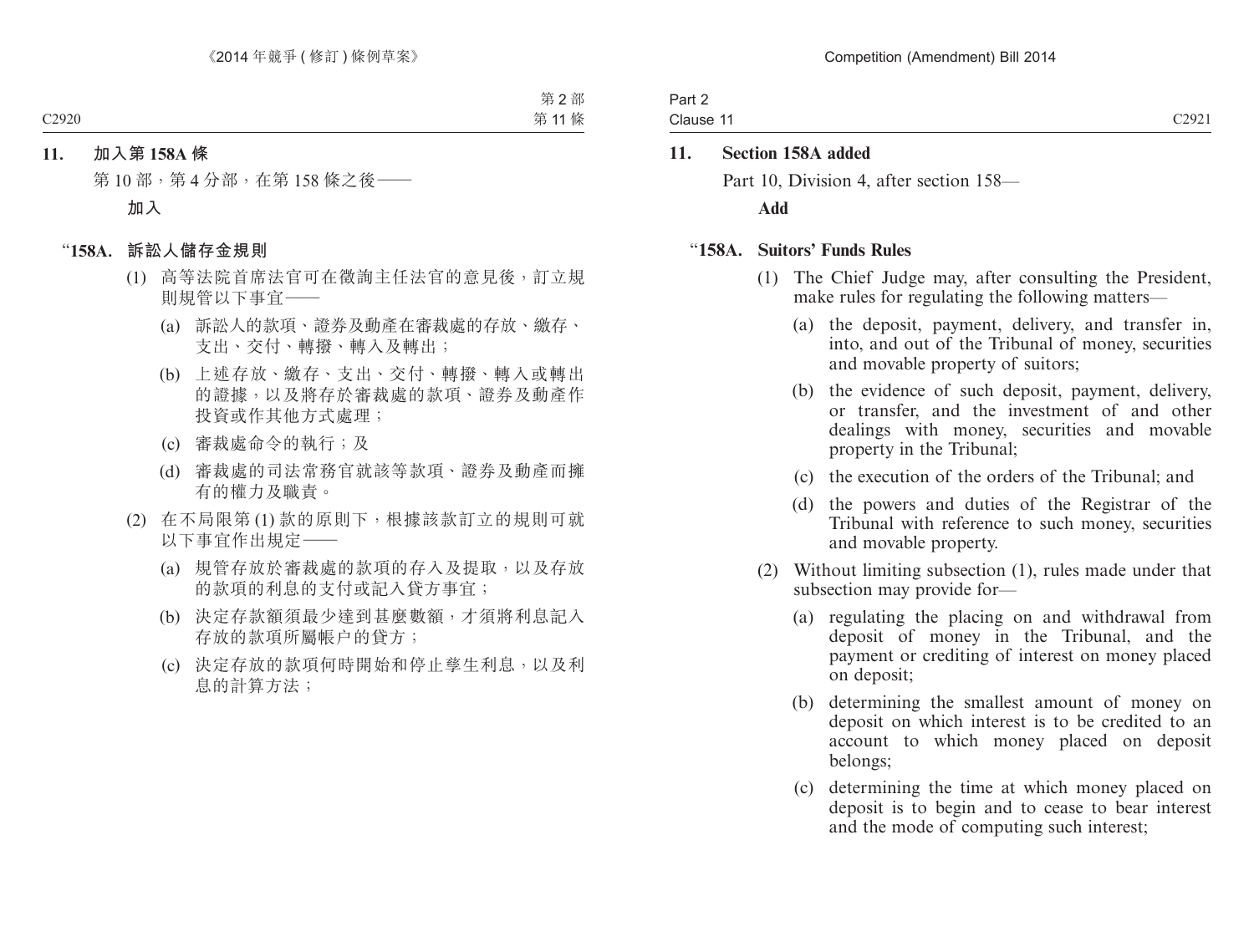|     | (d) determining the cases in which money placed on<br>deposit is to begin and to cease to bear interest<br>and the mode of computing such interest;                                                         |
|-----|-------------------------------------------------------------------------------------------------------------------------------------------------------------------------------------------------------------|
| (e) | determining the cases in which interest on money<br>placed on deposit is, and the dividends on any<br>securities standing in the name of the Registrar of<br>the Tribunal are, to be placed on deposit; and |

(f) disposing of money remaining unclaimed in the Tribunal.

(3) In this section—

*securities* (證券) includes shares.".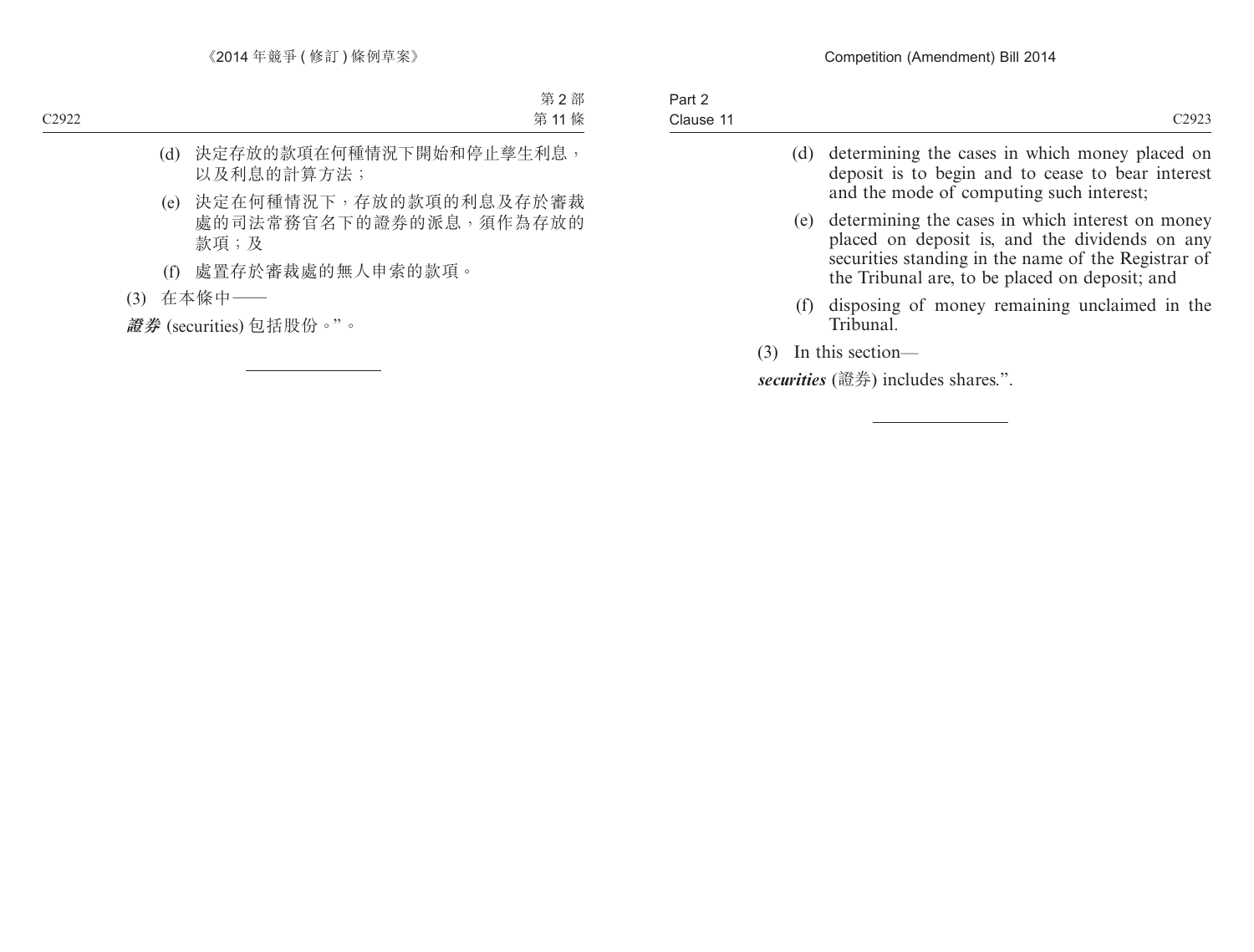# **Part 3**

# **Amendments to Other Ordinances**

# **Division 1—Amendment to High Court Ordinance (Cap. 4)**

#### **12. Section 54 amended (rules of court)**

Section  $54(2)(a)$ —

#### **Repeal**

"and between the Court of First Instance and the Lands Tribunal"

#### **Substitute**

"between the Court of First Instance and the Lands Tribunal, and between the Court of First Instance and the Competition Tribunal".

# **Division 2—Amendments to Evidence Ordinance (Cap. 8)**

#### **13. Section 81 amended (warrant or order to bring up prisoner to give evidence)**

(1) Section 81(2)—

#### **Repeal**

"or presiding officer appointed under the Labour Tribunal Ordinance (Cap. 25)"

#### **Substitute**

", presiding officer appointed under the Labour Tribunal Ordinance (Cap. 25) or judge of the Court of First Instance who is a member of the Competition Tribunal by the operation of section  $135(1)$  of the Competition Ordinance (Cap. 619)".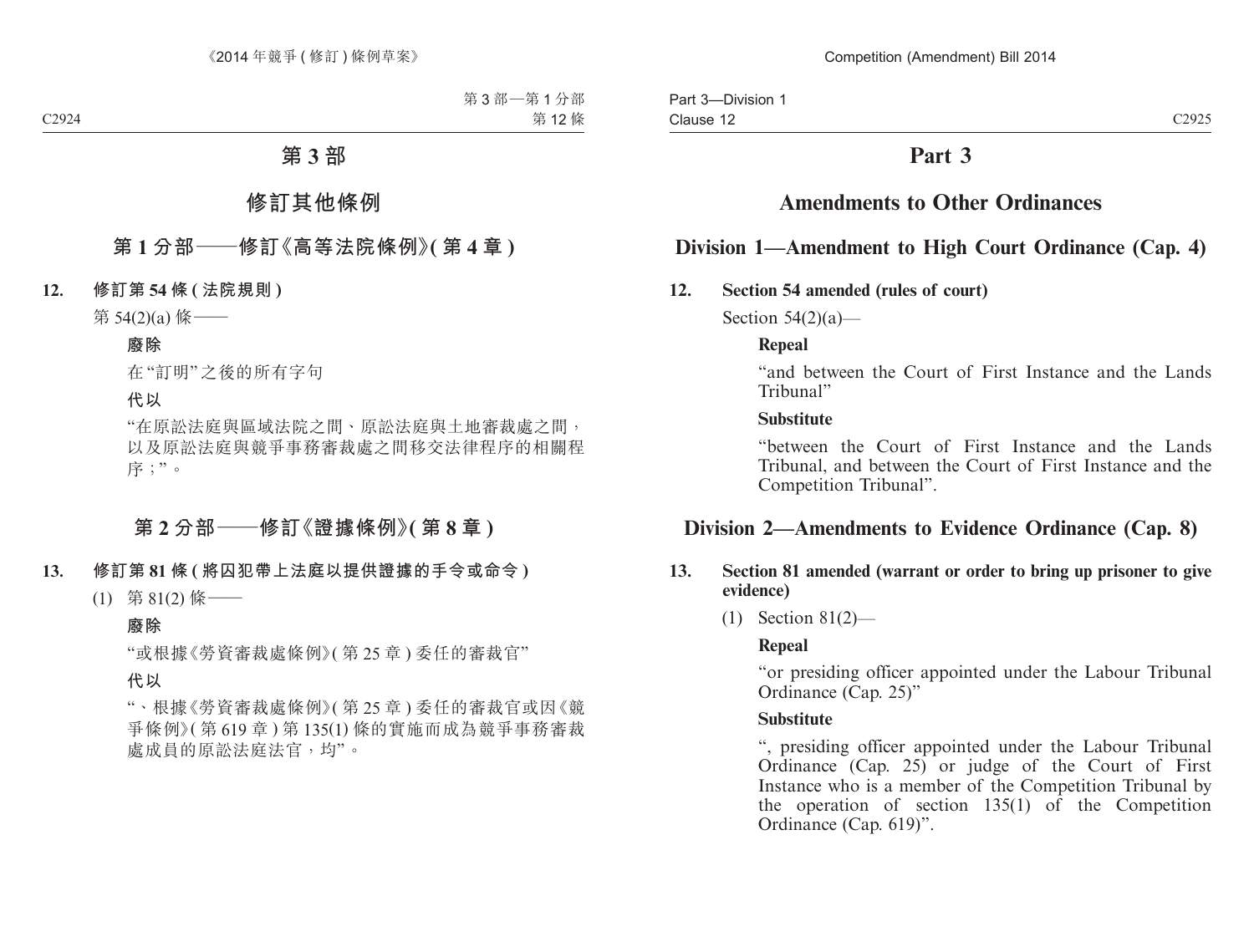| Part 3-Division 3 |                          |                   |
|-------------------|--------------------------|-------------------|
| Clause 14         |                          | C <sub>2927</sub> |
|                   | $(2)$ Section 81 $(2)$ — |                   |

**Repeal**

"or Labour Tribunal" (wherever appearing)

#### **Substitute**

", Labour Tribunal or Competition Tribunal".

# **Division 3—Amendment to Legal Practitioners Ordinance (Cap. 159)**

**14. Section 39H amended (application to Assessment Board for higher rights of audience)**

Section 39H(3), after "rights of audience before"—

**Add**

"the Competition Tribunal,".

# **Division 4—Amendment to Higher Rights of Audience Rules (Cap. 159 sub. leg. AK)**

#### **15. Rule 2 amended (interpretation)**

Rule 2, definition of *higher court of Hong Kong*, before paragraph (a)—

#### **Add**

"(aa) the Competition Tribunal;".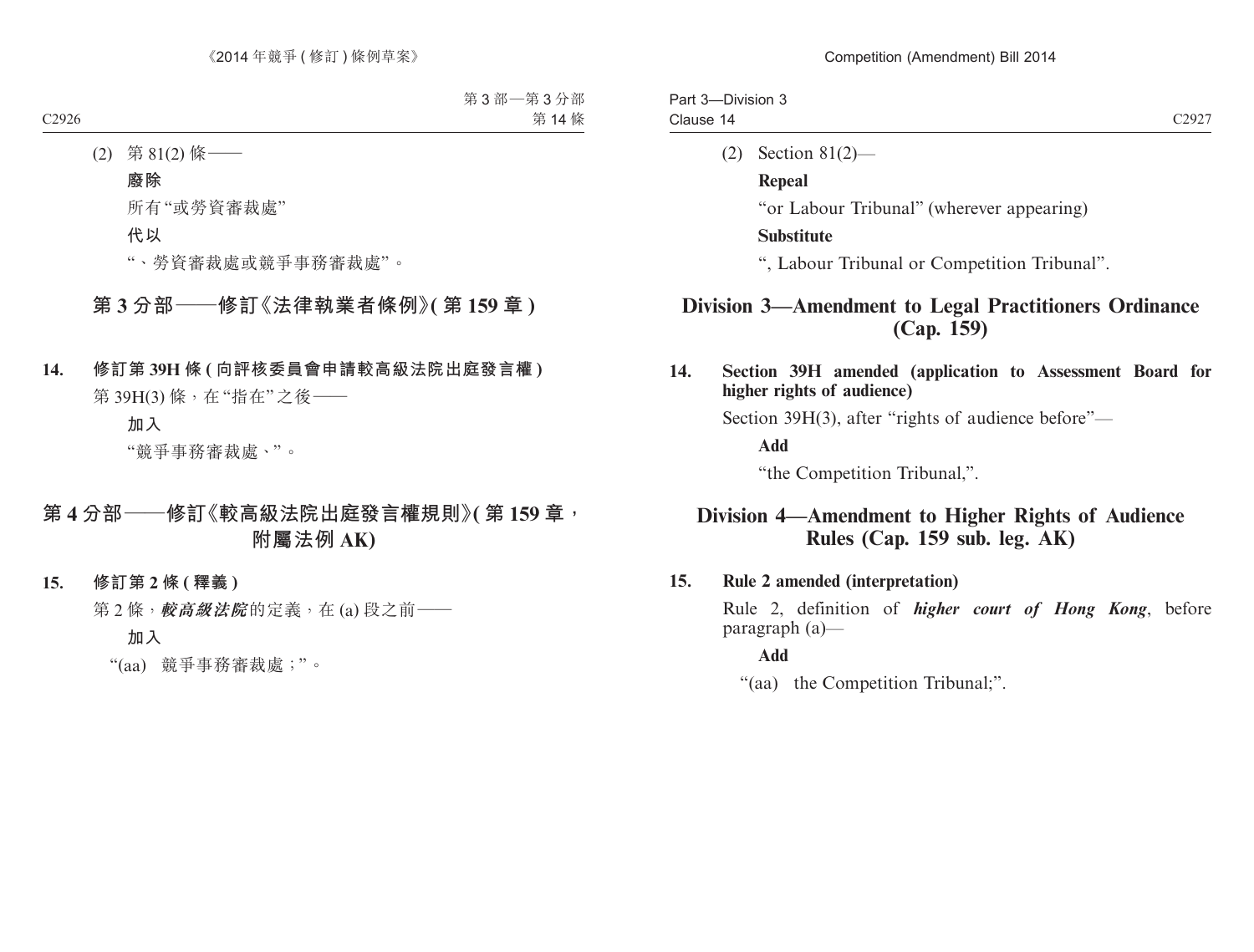# **Division 5—Amendment to Electronic Transactions Ordinance (Cap. 553)**

**16. Schedule 2 amended (proceedings in relation to which sections 5, 5A, 6, 7 and 8 of this Ordinance do not apply under section 13(1) of this Ordinance)**

Schedule 2, after paragraph (c)—

**Add**

"(ca) the Competition Tribunal established by the Competition Ordinance (Cap. 619);".

# **Division 6—Amendment to Shenzhen Bay Port Hong Kong Port Area Ordinance (Cap. 591)**

## **17. Schedule 4 amended (courts and court orders)**

Schedule 4, Part 1, after item "Court of First Instance"—

**Add**

"Competition Tribunal".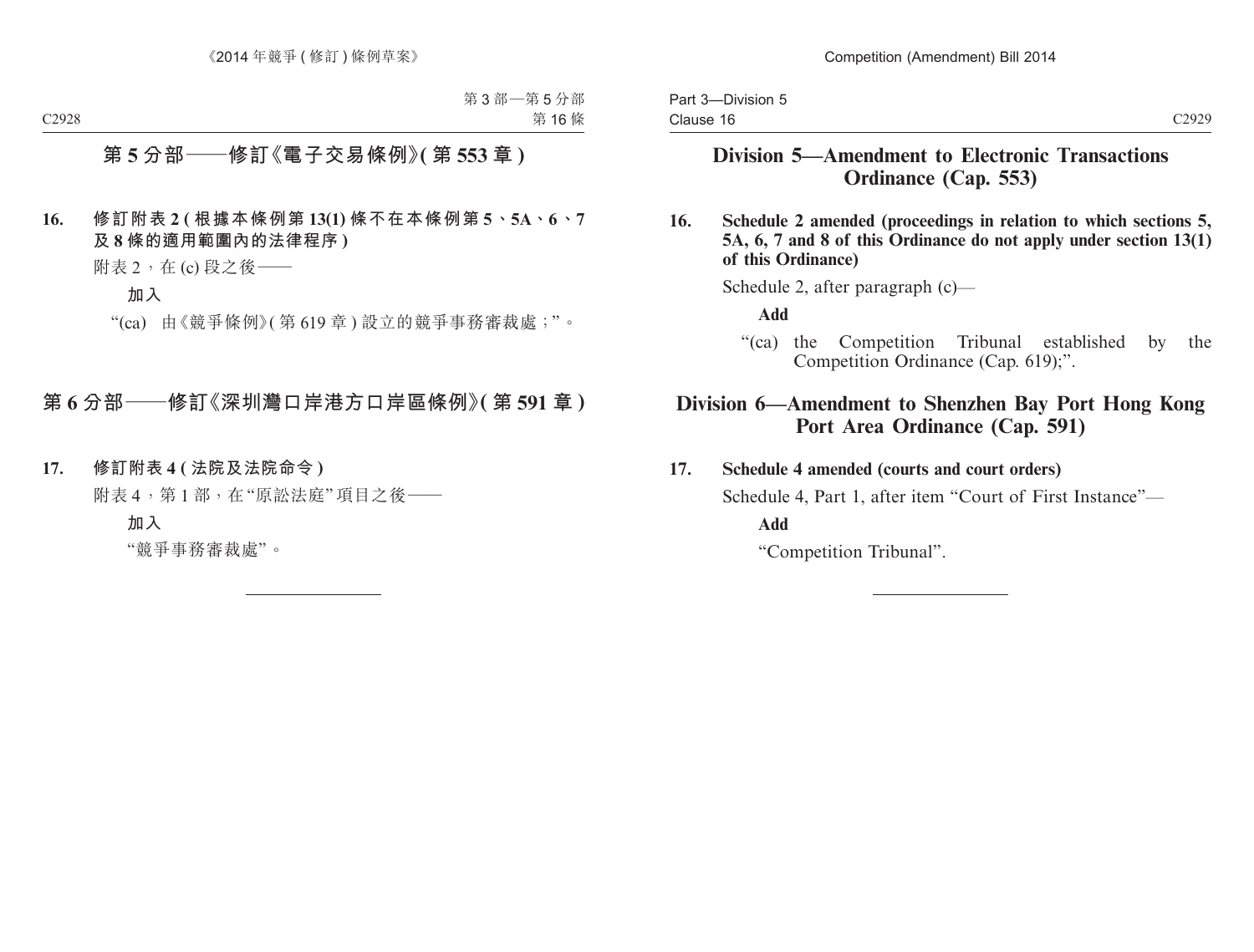#### **Explanatory Memorandum**

The main object of this Bill is to amend the Competition Ordinance (Cap. 619) to give the Competition Tribunal certain specific powers, and provide for certain operational matters, that are necessary to ensure the proper functioning of the Competition Tribunal.

#### **Part 1—Preliminary**

2. Clause 1 sets out the short title.

#### **Part 2—Amendments to Competition Ordinance**

- 3. Clause 3 amends section 143 of the Competition Ordinance to provide that the Competition Tribunal has, in exercising its jurisdiction, all the powers, rights and privileges of the Court of First Instance.
- 4. Clause 4 adds new sections 151A, 151B and 151C to the Competition Ordinance to empower the Competition Tribunal to make orders prohibiting persons from leaving Hong Kong.
- 5. Clause 5 adds new sections 153A and 153B to the Competition Ordinance to empower the Competition Tribunal to award interest on debts and damages for which judgment is given and to provide that judgment debts are to carry simple interest.
- 6. Clause 6 adds a new section 155A to the Competition Ordinance to provide that the payment of penalties and fines imposed by the Competition Tribunal may be enforced by the Competition Tribunal in the same manner in which a judgment of the Court of First Instance may be enforced. If a penalty or fine is not paid when due, the Registrar of the Competition Tribunal is to enforce payment of the sum as a judgment debt and because of the new section 153B, the sum will carry simple interest.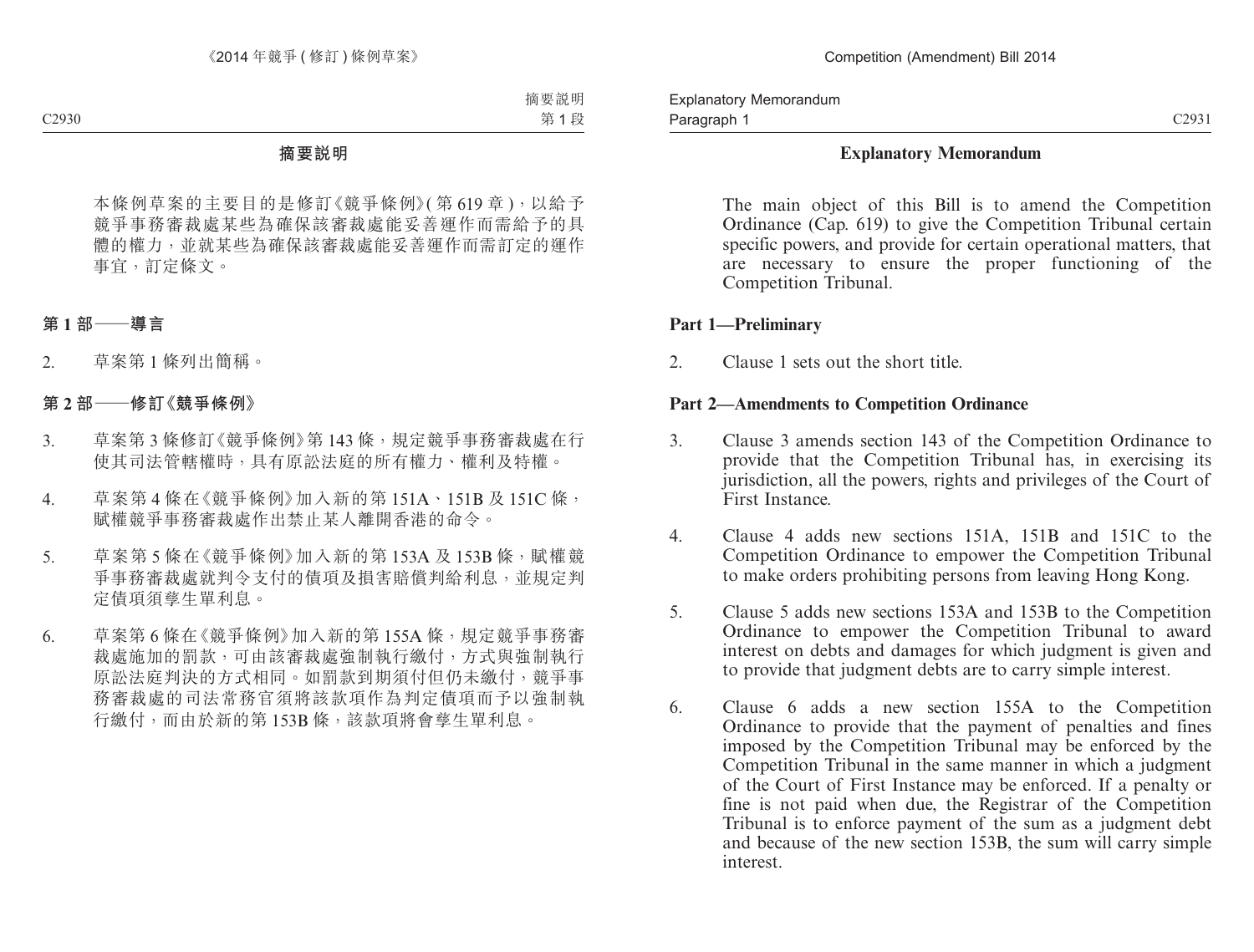Explanatory Memorandum Paragraph 7

- 7. Clause 7 amends section 156 of the Competition Ordinance to enable every temporary registrar, temporary senior deputy registrar and temporary deputy registrar of the High Court to hold the corresponding office in the Competition Tribunal.
- 8. Clause 8 adds new sections 156A to 156E to the Competition Ordinance to provide for the jurisdiction and powers of the registrars and temporary registrars of the Competition Tribunal and to confer immunities on the registrars of the Competition Tribunal from certain actions.
- 9. Clause 9 adds a new section 157A to the Competition Ordinance to empower the members of the Competition Tribunal to order the reimbursement of expenses incurred by witnesses by reason of their attendance at the proceedings.
- 10. Clause 10 amends section 158 of the Competition Ordinance to empower the Chief Judge to prescribe the jurisdiction of the Competition Tribunal that the registrars of the Competition Tribunal may exercise and to prescribe the forms of orders that the Competition Tribunal may make.
- 11. Clause 11 adds a new section 158A to the Competition Ordinance to enable the Chief Judge to make rules relating to suitors' funds.

#### **Part 3—Amendments to Other Ordinances**

12. Clause 12 amends section 54(2)(a) of the High Court Ordinance (Cap. 4) to enable the Rules Committee constituted under section 55 of that Ordinance to make rules of court for prescribing the procedure in connection with the transfer of proceedings between the Court of First Instance and the Competition Tribunal.